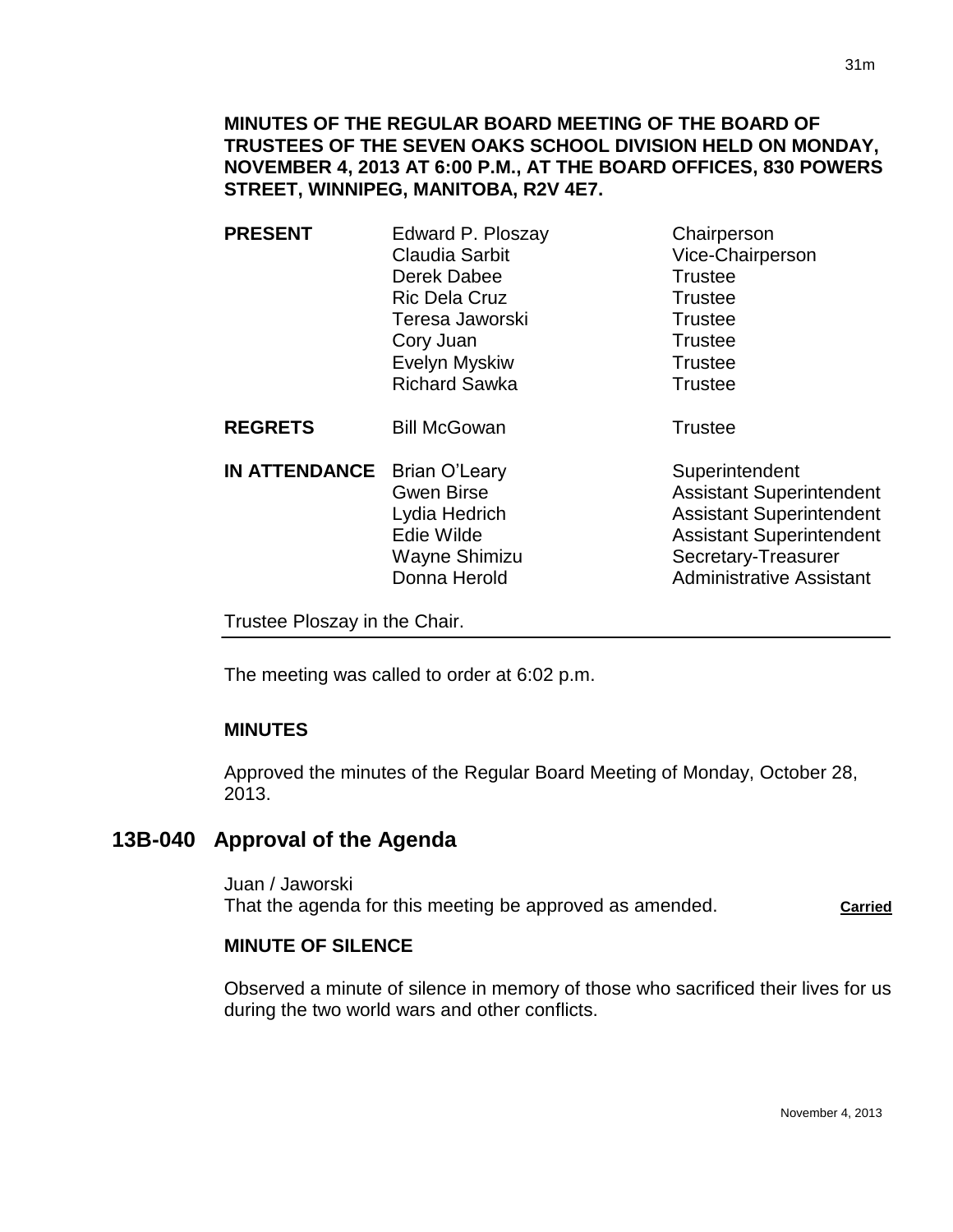# **13B-041 Moved to Committee of the Whole at 6:05 p.m.**

Jaworski / Juan That the Board move into Committee of the Whole. **Carried**

Trustee Sarbit in the Chair.

# **OFFICER'S REPORTS**

- Term Teachers Third Year Contract Update.
- Trustee Juan reported on the recent MSBA Regional meeting.

### **SUPERINTENDENTS' PERSONNEL REPORT**

# **13B-042 Superintendents' Personnel Report**

Dela Cruz / Myskiw That the Superintendents' Personnel Report be ratified. **Carried** Carried

#### TEACHER APPOINTMENT

Dana Brown was appointed to a full-time (1.00) Limited Teacher-General (term) contract effective October 17, 2013 (indefinite).

### TEACHER MATERNITY AND PARENTAL LEAVE

Lori Barber was granted maternity and parental leave effective February 27, 2014 to March 1, 2015.

### SUBSTITUTE TEACHER APPOINTMENTS

The following teachers were appointed to Substitute Teacher contracts effective the 2013-2014 school year:

Gregory Cooper Iryna Deneka Monika Goyal

#### EDUCATIONAL ASSISTANT RETIREMENT

Vijayaluxmi Shell gave notice of intent to retire from the position of educational assistant effective December 13, 2013.

#### EDUCATIONAL ASSISTANT LEAVE OF ABSENCE

Alicia MacFarlane was granted a leave of absence, full-time (1.00), without pay,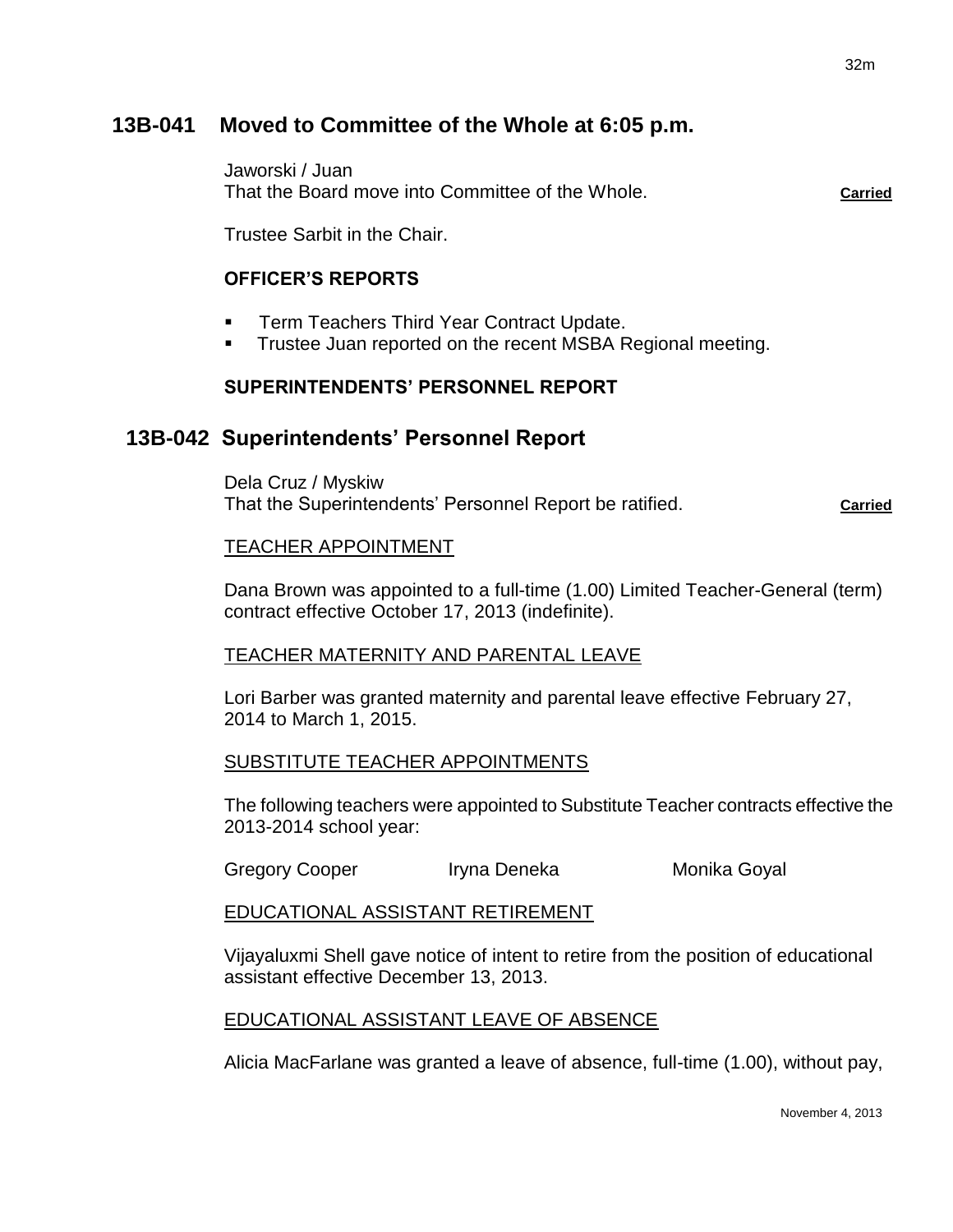# **PERSONNEL REPORT**

effective December 21, 2013 to January 4, 2015.

#### **SUPERINTENDENTS' REPORT**

The following matters were received as information:

- **Personnel Matters.**
- Manitoba School Boards Association Call for 2014 Resolutions.
- 2012-2013 Expenditure Executive Summary Update.
- **Capital Planning Update.**

Trustee Ploszay in the Chair.

### **ITEMS OF INFORMATION**

- **Trustee Myskiw discussed mill rates.**
- **Trustee Ploszay discussed WE day.**

# **CORRESPONDENCE**

- Manitoba News Release: October 25, 2013 Province Announces New Online Resource to Support Teachers, Provide High-Quality Education to Students.
- Danielle Parent, Education Officer, Manitoba Education and Advanced Learning: French Second Language Revitalization Program.
- Marla Aronovitch, Grants & Distributions Officer, Jewish Foundation of Manitoba: Miriam Maltz Prize in English.
- Reece Malone, Education Program Coordinator, Rainbow Resource Centre: Rainbow Resource Centre Provincial GSA Conference *StandOut!* will be held on November 25, 2013.
- Wendy Shaw, Coordinator, Accounting & Consolidations, Schools' Finance Branch, Manitoba Education: FRAME Reports based on 2013/2014 school division's budgets.
- R. John Weselake, A/Executive Director, The Public Schools Finance Board: Five-Year Capital Plan Update.
- John Wassenaar, Number TEN Architectural Group: Maples Collegiate Student Commons Addition - Change Order No. 8.
- Manitoba News Release: October 31, 2013 Province Invests in Skills Training Equipment in High Schools. Skill Build Program Will Prepare Students for Good Jobs Here at Home, Help Businesses Meet Demand for Skilled Workers: Premier.
- James Allum, Minister of Education and Advanced Learning: Funding for the Smaller Classes Initiative in 2013-14.
- **FRAME Report 2013/2014 Budgets.**